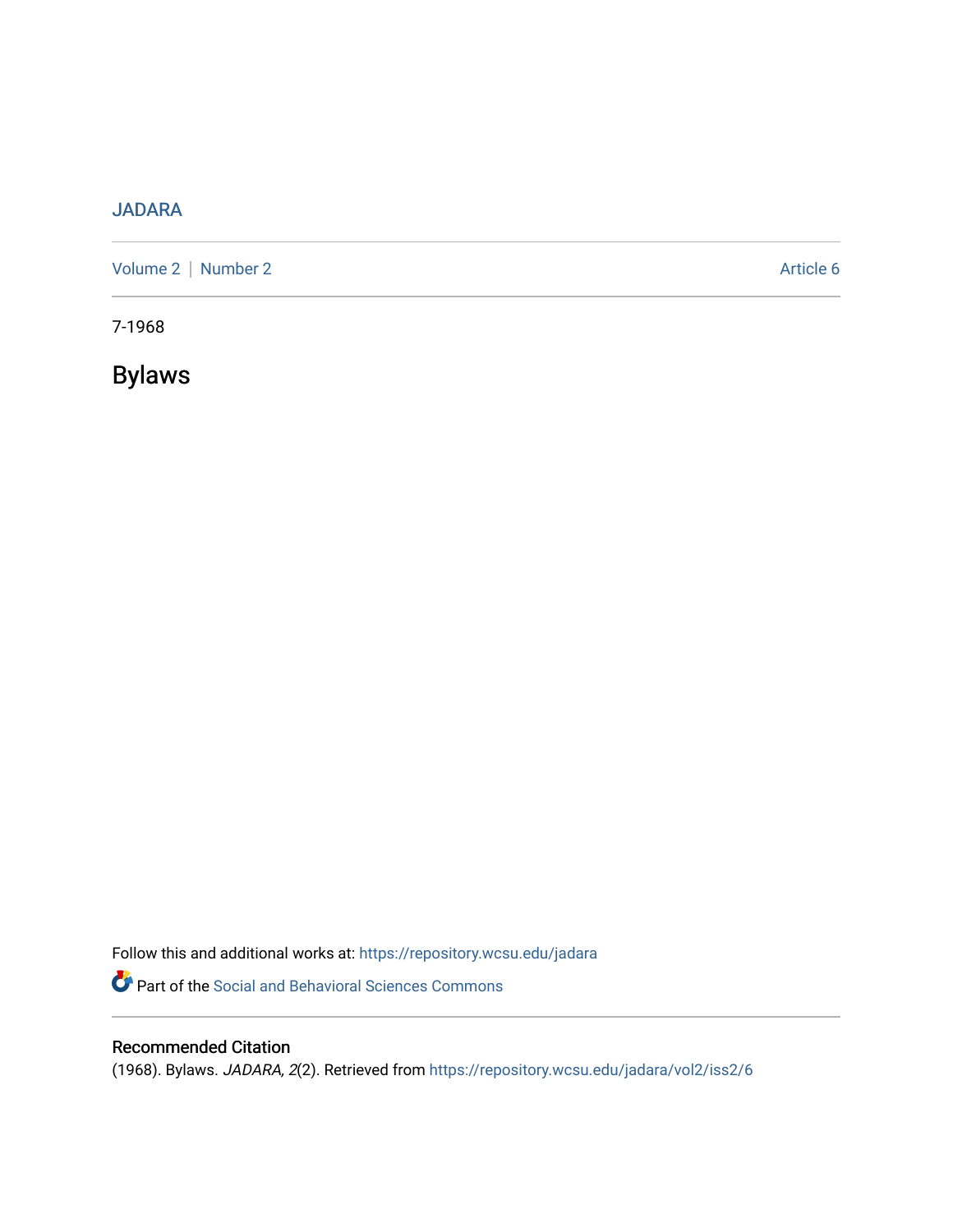# Professional Rehabilitation Workers with the Adult Deaf BYLAWS

(As Amended at Pittsburgh, Pennsylvania, October 19, 1967)

Article I—Name

Section 1. The name of this organization shall be "Professional Rehabilitation Workers With the Adult Deaf."

## Article II—Purposes

Section 3. The purposes of this organization shall be: (1) To promote the development and expansion of professional rehabilitation services for the adult deaf; (2) To provide a forum and a common meeting ground so that the organization may be instrumental in bringing about a better understanding of deaf people as a whole by encouraging students, professional persons and laymen to develop more than a superficial understanding of the needs and problems of this group—especially the problems related to communication tech niques needed to work effectively with the adult deaf in a rehabilita tion setting; (3) To promote and encourage scientific research of the needs and problems engendered by deafness which inhibit in im portant ways the successful overall functioning of a deaf person; (4) To promote and develop recruitment and training of profes sional workers for the deaf;  $(5)$  To sponsor a professional publication for the promotion of inter- and intra-disciplinary communica tion among professional persons primarily concerned with deaf adults and others interested in such activities; and (6) To cooperate with other organizations concerned with deafness and rehabilitation of the deaf and with allied services in promoting and encouraging legislation pertinent to the development of professional services and facilities for the adult deaf.

Section 2. The word "Professional" is herein construed to mean any person who devotes a substantial part of his time providing rehabilitation-oriented services, administration, research or training in\_ behalf of deaf adults. The disciplines of rehabilitation, education, psychology, social work, audiology, speech therapy and allied fields are specifically included in this definition.

Section 3. The phrase "adult deaf" is herein construed to mean any person whose hearing (with or without amplification) is non functional for everyday use, who has attained the age of 16 and who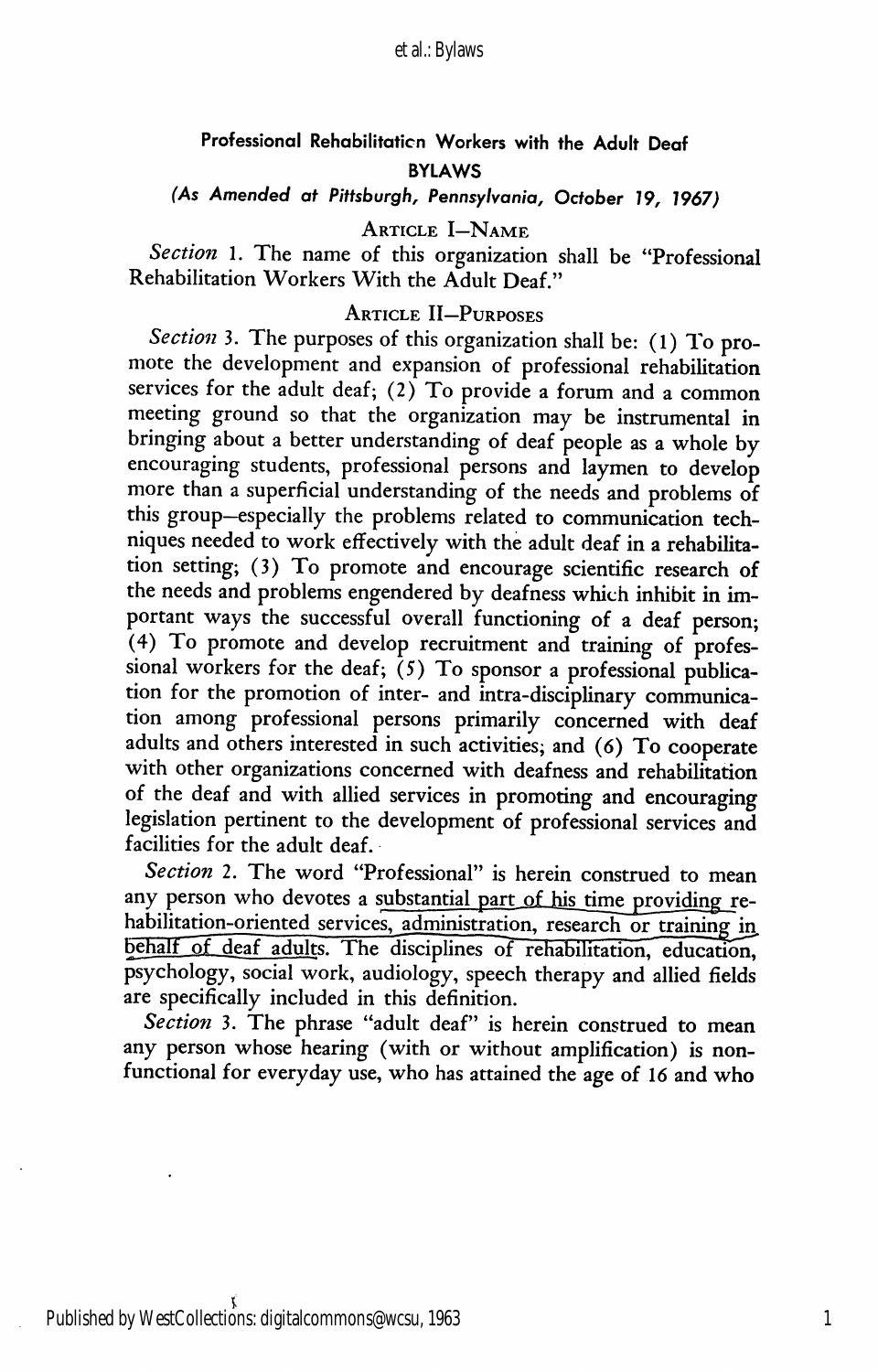#### 8 JOURNAL OF REHABILITATION OF THE DEAF

is no longer a full-time pupil in any private or public school for the deaf; However, full-time attendance in a vocational or other train ing program in such a school is included in this definition.

Section 4. This organization shall be non-profit and non-political. No activities shall be undertaken for the individual profit of any of its officers and members, and no alliance, financial or otherwise, shall be made with any political party or any candidate for political office.

ARTICLE III-QUALIFICATIONS OF MEMBERSHIP

Section 1. Membership in this organization may be either Regular or Honorary.

Section 2. In order to qualify for Regular membership, the applicant must: (1) Have at least an undergraduate degree in education, psychology, social work, rehabilitation or allied fields, and (2) Be currently providing professional services as defined in Article II, Section 2 of these Bylaws, and (3) Be accepted by the Membership Com mittee. Regular members shall be eligible to make motions and vote, to serve on committees, and to hold office in the organization.

Section 3. Dues for regular membership shall be \$10.00 per year. Membership begins on Julv 1 of each year. Dues may not be pro rated and shall include a subscription to the Organization's publica tion.

Section 4. All applications for Regular membership shall be accompanied by payment of dues in full.

Section 5. Honorary membership may be awarded to any Regular member who has made an outstanding and lasting contribution to the development and/or extension of professional rehabilitation serv ices to the adult deaf. Such membership shall continue for the life time of the recipient, and may be awarded only by two-thirds vote of all members registered at a regular convention. The aw ard shall be commemorated by a suitable certificate. Not more than one honorary membership may be awarded at any single convention. Honorary members shall have all the privileges of regular members out lined in Section 3 of this Article, except that no dues or registration fee shall be assessed Honorary Members.

Section 6. Persons now employed in professional work with the adult deaf as defined in Article II, Sec. 2, but who lack the qualifications for Regular membership as set forth in Sec. 2 of Article 111 may be accepted as Regular members by the Membership Committee during a period of three years beginning July 1, 1966. Persons ac cepted for Regular membership after this three year period must meet all of the qualifications set forth in Section 2 of Article III.

Article I\'—Officers

Section 1. The officers of this organization shall be a President,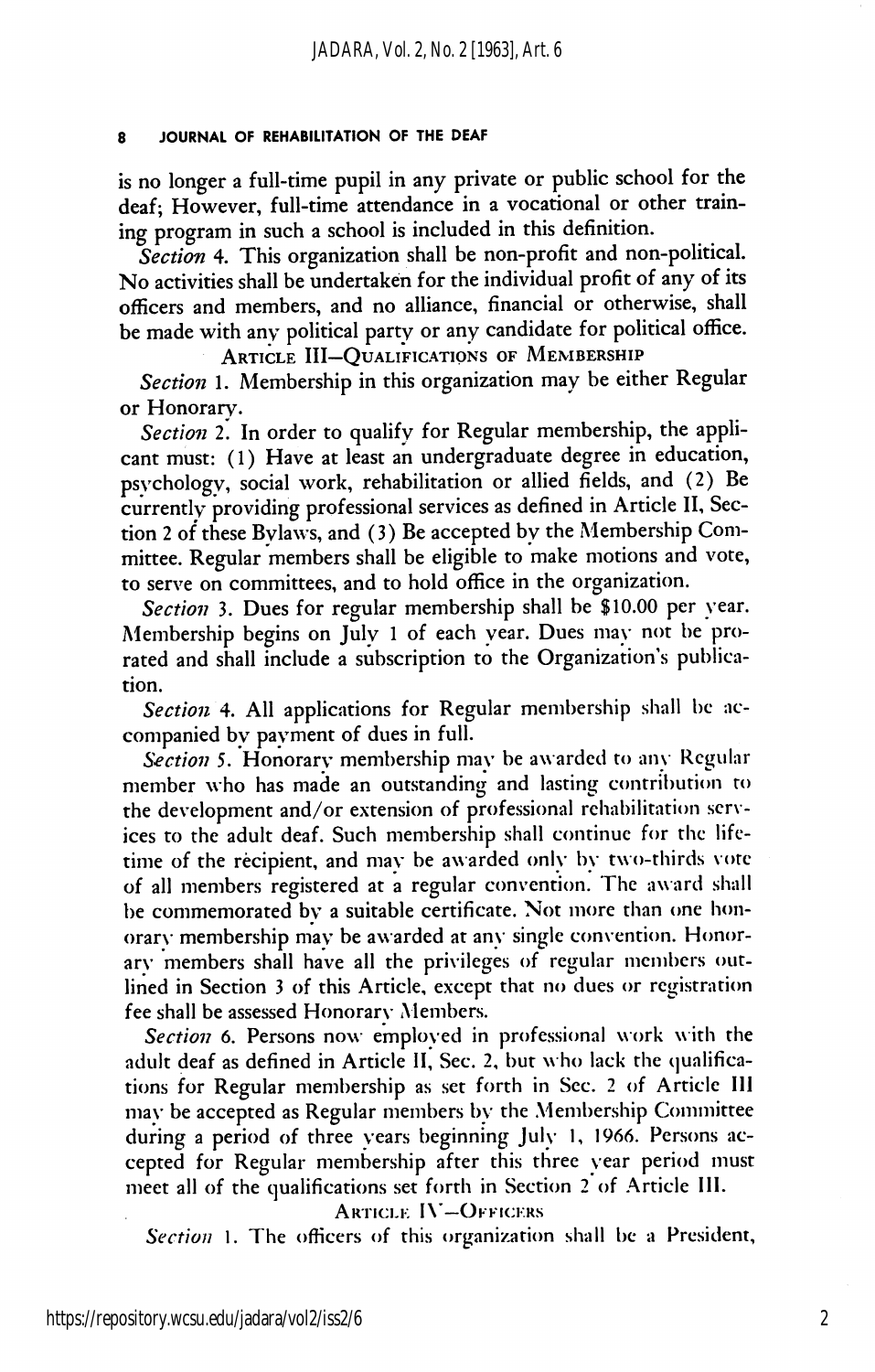First Vice-President, Second Vice-President, Secretary, and Treasur er.

Section 2. The duties of the President shall be to preside over general conventions of the organization and over meetings of the Ex ecutive Board; to appoint chairmen and members of special and standing committees as set forth elsewhere in these Bylaws; to issue calls to convention through the organization's official publication and/or by any other means he may deem advisable; and to generally administer and enforce these Bylaws. He shall be an ex-officio member of all committees except the Nominating and Elections Commit tee.

Section 3. The First Vice-President shall assume the duties of the President in the latter's absence. In the event the Presidency is vacat ed he shall assume the office. He shall ensure that interpreters skilled in the language of signs are available at all general, section, or panel meetings during conventions. Should a deaf person or persons be elected to the Executive Board, the First \'ice-President shall be re sponsible for obtaining interpreters for Board Meetings. Preference, where possible, should be given to interpreters who are registered with and/ or accredited by the Registry or Interpreters for the Deaf. The First Vice-President shall also act as a member of the Bylaws (^)minittee.

Section 4. The Second Vice-President shall be the Chairman of the PRWAD Conventions Committee. He shall submit copies of the pro posed agenda to the Executive Board for its approval at least 90 days prior to the date of the Convention, and subsequently notify the membership of the approved agenda at least 30 days prior to the Convention.

Section 5. The Secretary shall transcribe the minutes of business meetings during the convention, coordinate and/or carry on the general correspondence of the organization, and maintain all records of the organization except those pertaining to financial matters. He shall be responsible for receiving and tabulating mail ballots during elections and referendums. He shall receive all applications for mem bership, and immediately transmit applications to the chairman of the Membership Committee. He shall transmit the dues of new members to the Treasurer. The Secretary shall be primarily responsible for maintaining current membership rolls, and shall be responsible for providing duplicate, up-to-date membership rolls to the Editor of the official publication.

Section 6. The Treasurer shall have general responsibility for the financial affairs and records of the organization. He shall be bonded for an amount proportional to the sum in the organization's treas-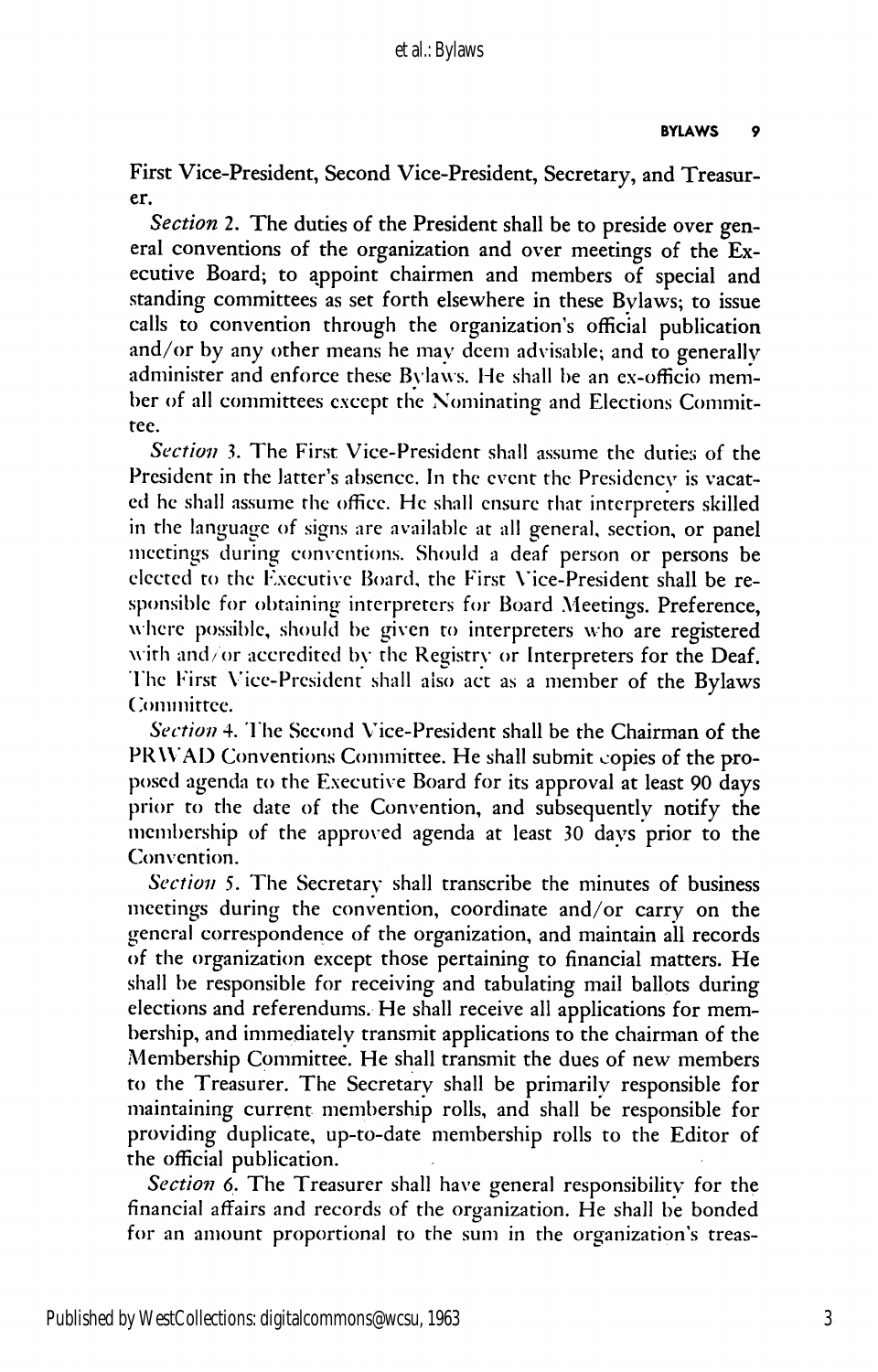### 10 JOURNAL OF REHABILITATION OF THE DEAF

ury. He shall receive the dues of new members from the Secretary and shall provide membership cards to the members. He shall co ordinate and facilitate the handling of financial matters during con ventions, although he may delegate the actual handling of funds to other Regular members of the organization. Prior to the first busi ness session of each convention, he shall prepare a financial state ment listing all liabilities and assets of the organization. This state ment and his records shall be examined and approved by the Execu tive Board, a committee, or a certified public accountant appointed by the Board. He shall also prepare a biennial budget for approval by the Executive Board.

Section 7. The term of all officers shall be for two years, beginning July 1 of the biennium and ending June 30 of the biennium.

Section 8. In the event of a vacancy in any office except the Presidency, a successor shall be elected to serve the remainder of the term by majority vote of the Executive Board within sixty (60) days after the vacancy occurs. Election may be by mail ballot and shall be con ducted by the Secretary or, should the office of the Secretary be vacant, by the President.

# Article V—Executive Board

Section 1. There shall be an Executive Board consisting of all officers of the organization plus four (4) Board members.

Section 2. In the first general mail ballot for the biennium beginning July 1, 1967, two Board Members shall be elected to serve one two-year term, and two Board Members to serve one four-year term. Thereafter, all Board Members shall be elected to four-year terms, such terms to begin July 1 of the biennial vear.

Section 3. No Board Member shall succeed himself, except in the case that two Board Alembers who are elected for two-year terms in the first election may be re-elected for a full four-year term.

Section 4. In the event of a Board vacancy, with the exception of the Presidency, between elections, the Executive Board shall elect a replacement for the duration of the term. Replacements may be elected for a subsequent term.

Section 5. It shall be the responsibility of the Executive Board to determine the date and site of regular conventions; to determine pol icy matters of the organization between conventions; and, in gen eral, to act for the membership between conventions. None of its actions, however, shall overrule, contradict, or render ineffective any action taken by any regular convention as a whole. The organi zation will have a convention at least once during the biennium. •

Section 6. It is desirable for the Executive Board to meet at  $six$ month intervals between conventions. Until such time as this is feasi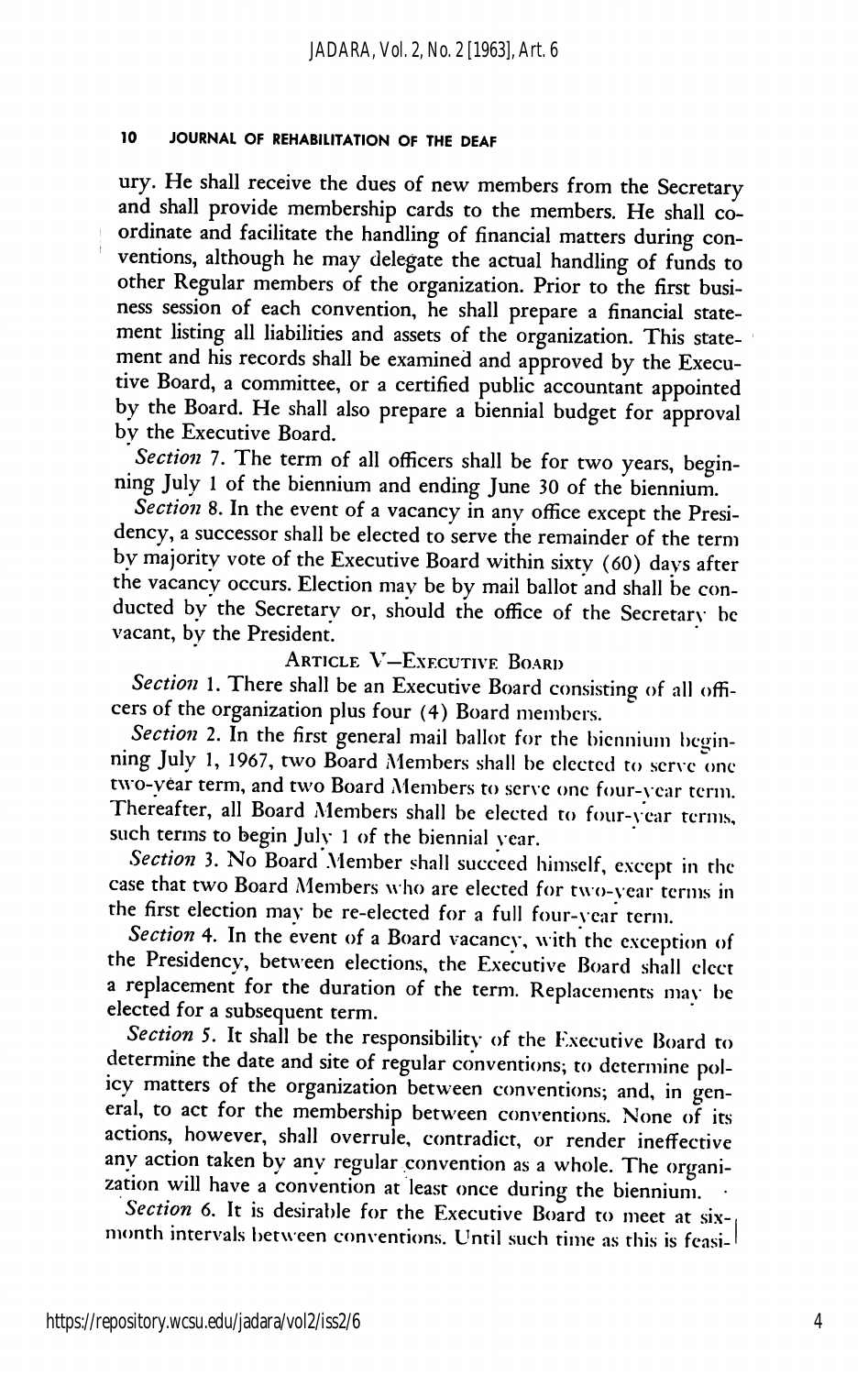ble, the Board shall meet on the call of the President, who shall con vene such meetings at his discretion or upon the written request of three Executive Board members. ,

Section 7. Five members of the Executive Board shall constitute a quorum at Board meetings.

Section 8. It is desirable, if the financial status of the organization permits, that all officers and members of the Executive Board be re imbursed for all necessary expenses incurred at conventions or at meetings of the Board, including travel expenses.

# **ARTICLE VI-ELECTIONS**

Section 1. The election of Officers and Board Members of the organization shall be bv mail balloting carried out in the following manner: (1) At least six months prior to the beginning of a new term, the Nominating and Elections Committee shall distribute a ballot to the membership by mail. This ballot shall include two nom inees for each office to be filled, except for the office of President. The ballot shall also include provision for a write in vote for each office. For the office of President, the name of the current First Vice-President shall be the only name placed on the ballot, although the provision for a write in vote shall also be included. (2) The member ship shall mark and return its ballots to the Secretary of the organi zation within thirty (30) days. (3) If no nominee for a vacancy re ceives a majority of all votes cast for that vacancy, the Nominating and Elections Committee shall conduct a run-off election between the two nominees polling the most votes for the vacancy.

Section 2. The President and the First Vice-President shall not be eligible for a second consecutive term in the same office. Other officers may be eligible for no more than two consecutive terms in the same office.

## Article VII—Standing Committees

Section 1. There shall be a Membership Committee consisting of six persons appointed by the President. Such appointments shall be subject to the approval of a majority of the Executive Board. The committee shall elect two co-chairmen from among its members. One chairman shall receive applications for Regular membership from the Secretary and circulate them among his sub-committee members for consideration. The Chairman shall then inform the Secretary of the decision of the committee as a whole. The second chairman, together with his sub-committee members, shall be re sponsible for promoting membership.

Section 2. There shall be a standing Bylaws Committee consisting of three members of the Organization appointed by the new Presi dent at the close of each Convention to serve through the next Con-

5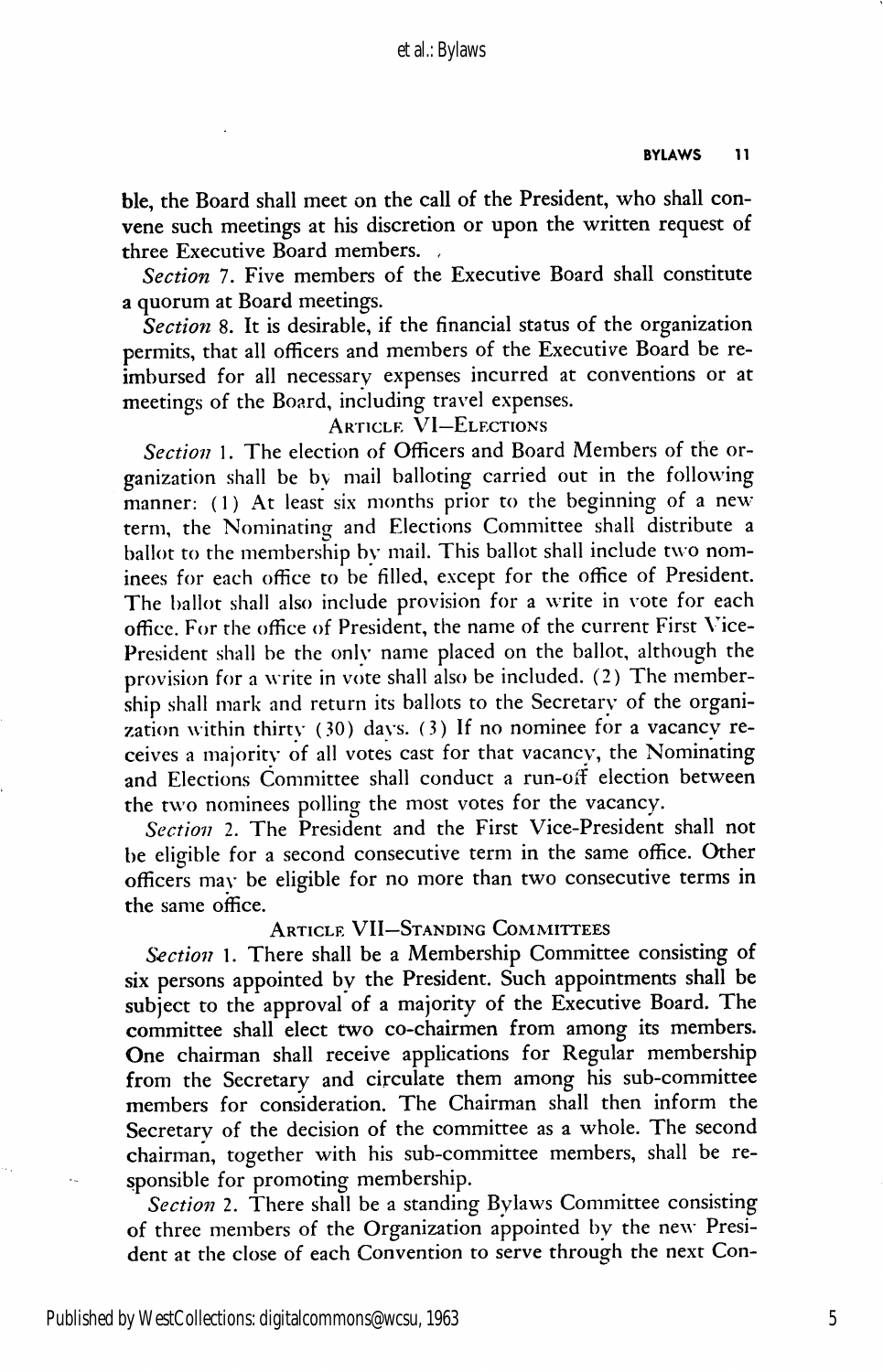### 12 JOURNAL OF REHABILITATION OF THE DEAF

vention. The First Vice-President shall be a member of this commit tee. The committee shall elect its own chairman. All amendments to these Bylaws shall be submitted to the Chairman in accordance with Article X, Section 1. During the Convention, the committee shall report upon all amendments properly submitted. The Regular mem bers present shall then act upon the reports. None of the members of this committee, with the exception of the First Vice-President and the President, who is an ex-officio member, shall be members of the Executive Board.

Section 3. There shall be a Nominating and Elections Committee consisting of five members elected by the Executive Board. The Sec retary of this organization shall serve as the non-voting Secretary of the Committee. This committee shall be responsible for conducting the elections as set forth in Article VI, Section 1 of these Bylaws.

Section 4. The Editor and Editorial Advisory Committee of the organization's official publication shall be appointed by a majority vote of the Executive Board and any appointment may be revoked by a two-thirds majority of the Board.

### Article VIII—Conventions

Section 1. The organization shall meet at least once during each biennium after July 1, 1967 on such dates and at such a place as may be determined by the Executive Board.

Section 2. The purpose of such conventions shall be to stimulate the membership towards the objectives of the organization as set forth in Article II, Section 1 of these Bylaws, to promote profes sional growth among the members, and to conduct the business of the organization as a whole.

Section 3. A simple majority of the Regular members registered for the convention shall constitute a quorum for the business sessions of the convention.

### Article IX—Rules of Order

Section 1. The rules contained in "Robert's Rules of Order, Revised" shall govern the organization in all cases to which they are ap plicable, and in which they are not inconsistent with these Bylaws.

### ARTICLE X-AMENDMENTS

Section 1. These Bylaws may be amended upon vote two-thirds of the membership present in any business session of the organization during conventions, a quorum being present and voting. However, Regular members must submit amendments to the chairman of the Bylaws Committee in writing at least 90 days prior to the conven tion, and such amendments must be published and mailed to all Reg ular members at least 30 days prior to the convention at which bal loting is to be held on the proposed amendment.